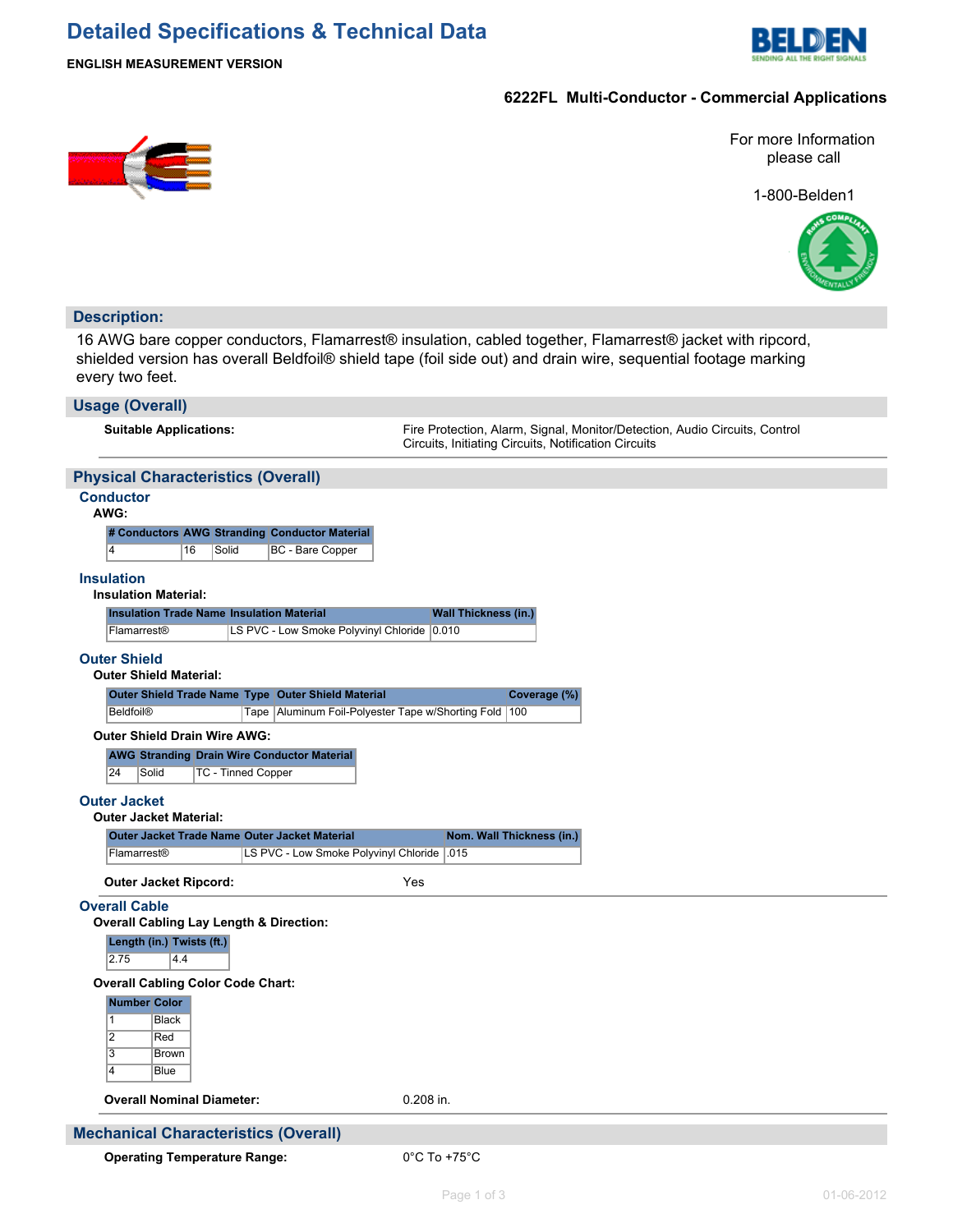# **Detailed Specifications & Technical Data**



#### **ENGLISH MEASUREMENT VERSION**

#### **6222FL Multi-Conductor - Commercial Applications**

| <b>UL Temperature Rating:</b>                                    | $75^{\circ}$ C                 |  |  |  |  |
|------------------------------------------------------------------|--------------------------------|--|--|--|--|
| <b>Bulk Cable Weight:</b>                                        | 49 lbs/1000 ft.                |  |  |  |  |
| Max. Recommended Pulling Tension:                                | 138.800 lbs.                   |  |  |  |  |
| Min. Bend Radius (Install)/Minor Axis:                           | 2.100 in.                      |  |  |  |  |
| <b>Applicable Specifications and Agency Compliance (Overall)</b> |                                |  |  |  |  |
| <b>Applicable Standards &amp; Environmental Programs</b>         |                                |  |  |  |  |
| NEC/(UL) Specification:                                          | <b>FPLP</b>                    |  |  |  |  |
| <b>NEC Articles:</b>                                             | 760                            |  |  |  |  |
| <b>EU CE Mark:</b>                                               | Yes                            |  |  |  |  |
| EU Directive 2000/53/EC (ELV):                                   | Yes                            |  |  |  |  |
| EU Directive 2002/95/EC (RoHS):                                  | Yes                            |  |  |  |  |
| EU RoHS Compliance Date (mm/dd/yyyy):                            | 04/01/2005                     |  |  |  |  |
| EU Directive 2002/96/EC (WEEE):                                  | Yes                            |  |  |  |  |
| EU Directive 2003/11/EC (BFR):                                   | Yes                            |  |  |  |  |
| CA Prop 65 (CJ for Wire & Cable):                                | Yes                            |  |  |  |  |
| MII Order #39 (China RoHS):                                      | Yes                            |  |  |  |  |
| <b>Other Specification:</b>                                      | California State Fire Marshall |  |  |  |  |
| <b>Flame Test</b>                                                |                                |  |  |  |  |
| <b>UL Flame Test:</b>                                            | <b>NFPA 262</b>                |  |  |  |  |
| <b>Plenum/Non-Plenum</b>                                         |                                |  |  |  |  |
| Plenum (Y/N):                                                    | Yes                            |  |  |  |  |
| <b>Non-Plenum Number:</b>                                        | 5222FL                         |  |  |  |  |
| <b>Electrical Characteristics (Overall)</b>                      |                                |  |  |  |  |
| Nom. Capacitance Conductor to Conductor:                         |                                |  |  |  |  |
| Capacitance (pF/ft)<br>43.5                                      |                                |  |  |  |  |
| Nom. Capacitance Cond. to Other Conductor & Shield:              |                                |  |  |  |  |
| Capacitance (pF/ft)<br>78.3                                      |                                |  |  |  |  |
| Nom. Conductor DC Resistance:                                    |                                |  |  |  |  |
| DCR @ 20°C (Ohm/1000 ft)<br>3.9                                  |                                |  |  |  |  |
| <b>Nominal Outer Shield DC Resistance:</b>                       |                                |  |  |  |  |
| DCR @ 20°C (Ohm/1000 ft)<br>15.200                               |                                |  |  |  |  |
| Max. Operating Voltage - UL:                                     |                                |  |  |  |  |
|                                                                  |                                |  |  |  |  |
| <b>Voltage</b><br>300 V RMS                                      |                                |  |  |  |  |
| <b>Max. Recommended Current:</b>                                 |                                |  |  |  |  |
| <b>Current</b><br>5 Amps per conductor @ 25°C                    |                                |  |  |  |  |
| <b>Related Documents:</b>                                        |                                |  |  |  |  |

**Put Ups and Colors:**